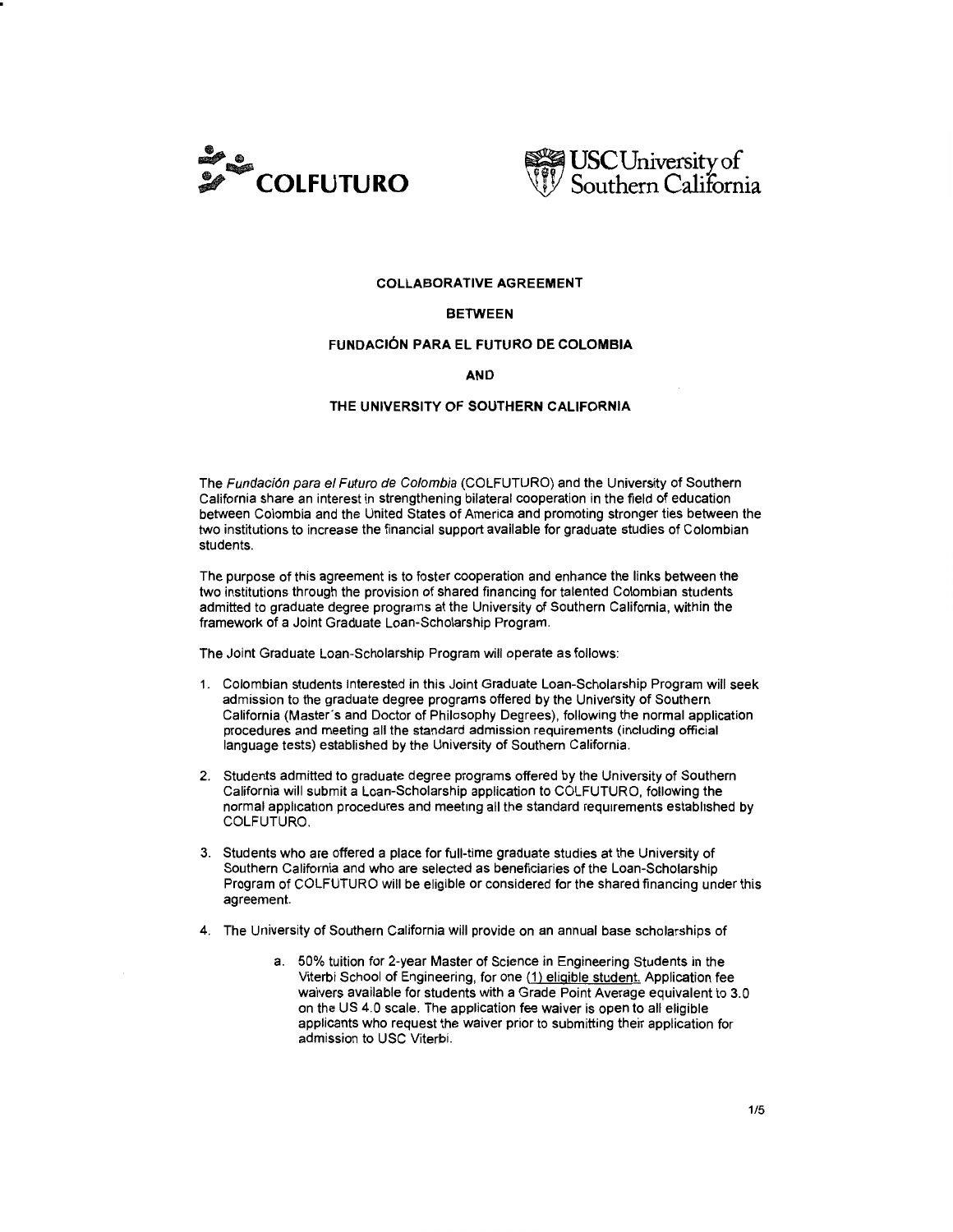- b. USC Annenberg will fund 50% tuition for one (1) graduate student in the School of Communication (Master of Communication Management or M.S. in Digital Social Media) and one (1) graduate student in any Master's degree in Journalism (MS in Journalism, MAin Specialized Journalism, MA in Specialized Journalism the Arts) or M.A. in Strategic Public Relations.
- c. 40% tuition for Master of Building Science, Master of Landscape Architecture, or Master of Heritage Conservation, and 35% for Master of Advanced Architectural Studies and Master of Architecture programs in the USC School of Architecture, for a minimum of one (1) eligible student.
- d. \$10,000 per year for 2 years for the Master of Public Administration, Master of Public Policy, Master of Planning, Master of Health Administration in the Price School of Public Policy, for up to three (3) eligible students.
- e. \$5,000 for students in the 1-year Master of Science in Applied Psychology, for one (1) eligible student.
- f. For Master of Laws  $(LLM)$  scholarship recipients supported under this agreement, USC Gould School of Law will provide up to five candidates a 50% tuition scholarship for up to one (1) year.
- 5. COLFUTURO will provide the remainder of the tuition fees, living allowance and will cover other related costs, in accordance with its policies and procedures, i.e. up to USD25.000 annually for a maximum financing of two years, up to USD50.000.
- 6. The students are responsible for obtaining financial resources to cover other costs (that are not included in this Loan-Scholarship agreement) related to their program of study.
- 7. Each institution will designate a coordinator to implement and monitor this Joint Graduate Loan-Scholarship Program. In particular, the designated coordinators will be responsible for ensuring that:
	- a. The University of Southern California and COLFUTURO provide prospective Colombian scholars with information on their programs of interest and guidance on how to apply to the University of Southern California.
	- b. the University of Southern California provides COLFUTURO with all the relevant promotional materials and brochures on the different graduate degree programs offered by the University of Southern California to encourage interest among prospective Colombian students.
	- c. the University of Southern California provides all Colombian students admitted to their graduate degree programs information on the Loan-Scholarship Program of COLFUTURO and encourages these students to contact and submit an application to COLFUTURO.
	- d. COLFUTURO informs the University of Southern California of successful candidates by sending the list of Colombian students admitted to the University of Southern California and selected as beneficiaries of the Loan-Scholarship Program of COLFUTURO.
	- e. the University of Southern California will select from the list mentioned in Numeral 8 item d, the students who will be granted the University scholarship mentioned in Numeral 4, when the number of joint scholars is limited. The University will then inform COLFUTURO of this decision.
	- f. COLFUTURO provides the University of Southern California with institutional information on COLFUTURO and pertinent details on its Loan-Scholarship Program and the payment scheme (see Annex I) and that the designated coordinator of the University of Southern California ensures that relevant authorities of the University of Southern California (i.e., bursars and student account offices) in charge of student accounts accept the terms of COLFUTURO's Loan-Scholarship Program.
	- g. Both institutions make the necessary financial arrangements for confirmed scholars.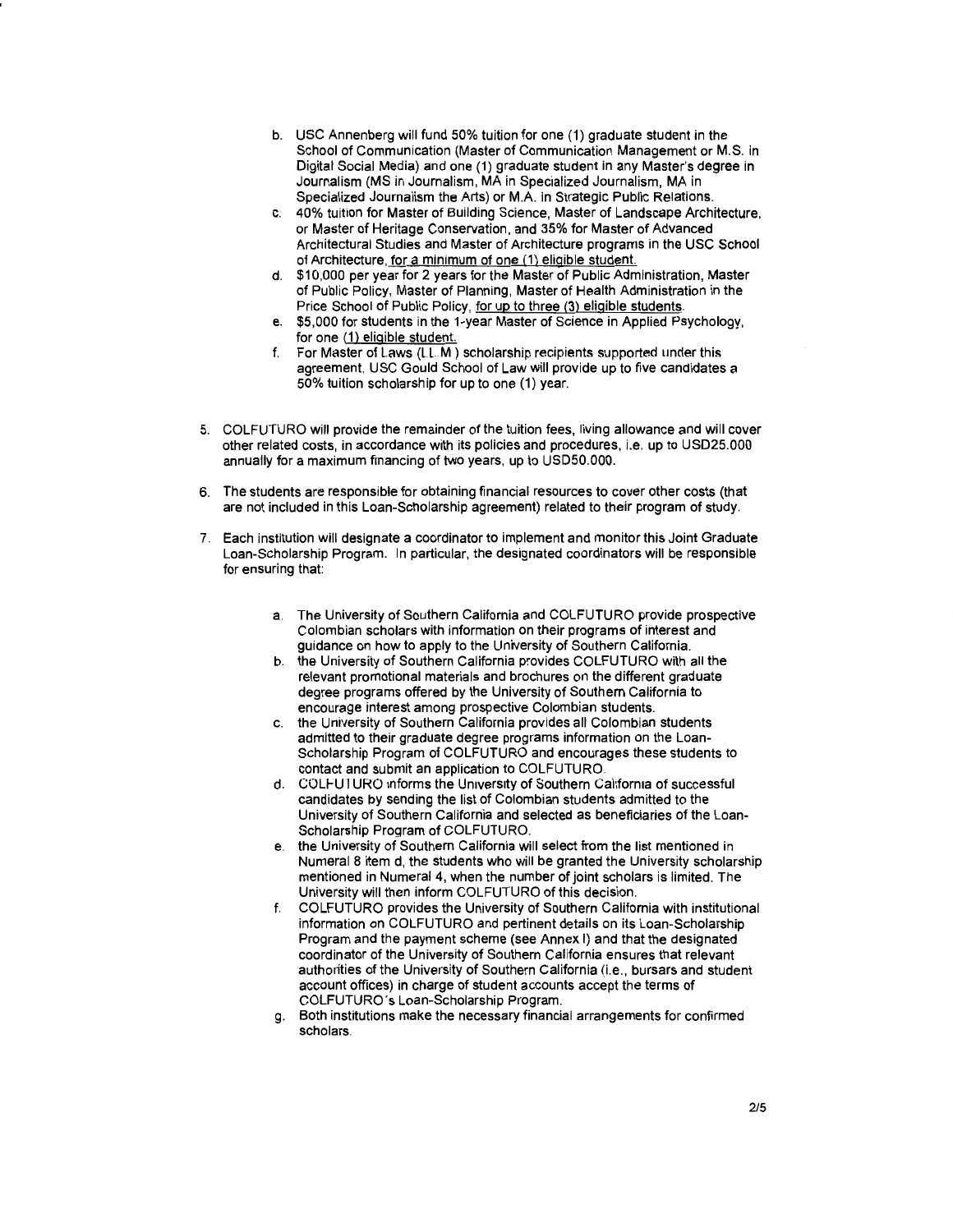- h. Both institutions have the obligation to inform the other party of any change in the designated coordinator or signatory in charge of this agreement.
- 8. The designated coordinators are:

| For the University of Southern California: For COLFUTURO: |                                                                      |
|-----------------------------------------------------------|----------------------------------------------------------------------|
| Angela McCracken                                          | Johanna Torres                                                       |
| Director, USC Mexico Office                               | Academic Advising Director                                           |
| e-mail: angela@usc.edu                                    | e-mail: johanna.torres@colfuturo.org                                 |
|                                                           | Phone number: (52) 55 5202-8822 Phone number: (57)1 3405394 Ext. 124 |

- 9. Both institutions will promote the agreement to prospective Colombian graduate students.
- 10. This agreement shall not create any rights, including without limitation third party beneficiary rights, in any person or entity not a party to this agreement. This Agreement constitutes the entire agreement between the parties hereto with respect to the subject matter hereof and fully supersedes any prior agreements or understandings with respect thereto. This Agreement shall be governed by and construed in accordance with the laws of the State of California without giving effect to principals of conflicts or law. Each of the parties hereto agrees that any and all disputes or claims which may arise under or in connection with this Agreement or any matter related hereto, shall be resolved by submitting such dispute to an impartial, neutral arbitrator who shall be authorized to facilitate the resolution of such dispute. The arbitration shall be conducted in accordance with the rules of the American Arbitration Association. The ruling of the arbitrator shall be final and binding upon the parties hereto. The arbitration shall be conducted in Los Angeles, California.
- 11. Notwithstanding anything to the contrary contained herein, to the maximum extent permitted by law, in no event will either party be responsible for any incidental, consequential, indirect, special, punitive or exemplary damages of any kind, including damages for lost goodwill, lost profits, lost business or other indirect economic damages, whether such claim is based on contract, negligence, tort (including strict liability) or other legal theory, as a result of a breach of any warranty or any other term of this agreement, and regardless of whether a party was advised or had reason to know of the possibility of such damages in advance.

This agreement shall remain in force for a period of five years from the date of signature by the designated representatives of each party and may be reviewed or renegotiated at the request of either party. Either party may terminate the agreement by providing at least thirty days prior written notice to the other party.

Anthony Bailey Vice President, Strategic and Global Initiatives The University of Southern California

 $8/17/2018$ 

Date:

percónimo lastro<br>Jerónimo Castro Jaramillo

Executive Director COLFUTURO

Date: **18 ago** 2018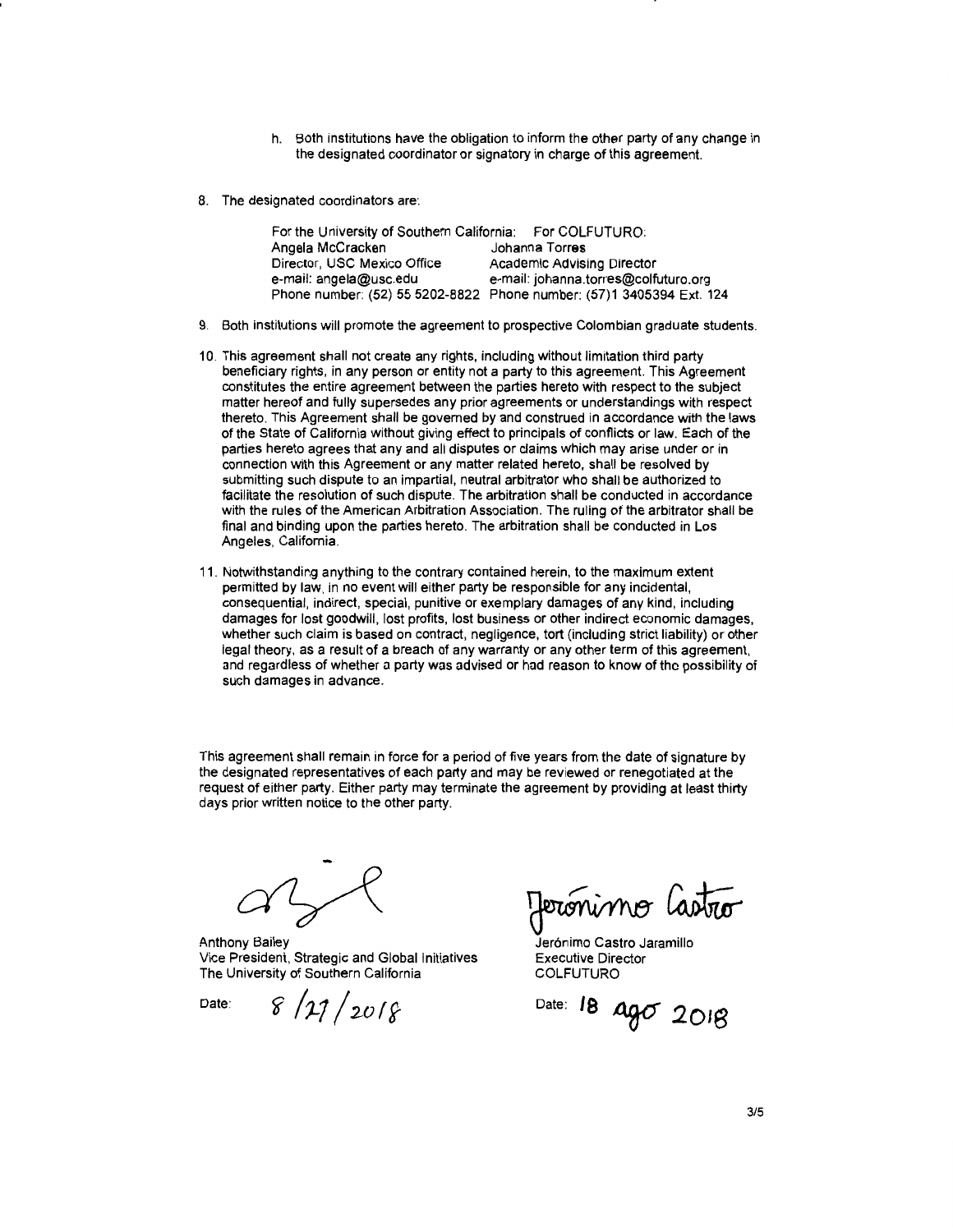## Annex 1

# General Terms and Payment Scheme of COLFUTURO Loan-Scholarship Program

- 1. COLFUTURO's financing system consists of a Loan-Scholarship of up to USD25.000. annually for a maximum financing of two years up to USD50.000.
- 2. The applicants for the Loan-Scholarship determine the amount to be requested from COLFUTURO in accordance with COLFUTURO's policies and procedures.
- 3. Successful applicants or beneficiaries of this program can use the Loan-Scholarship to cover the full or partial costs of their graduate studies abroad.
- 4. COLFUTURO's Loan-Scholarship is granted in US Dollars. All payments to beneficiaries (i.e, settling allowance and living allowance) are done in US Dollars but COLFUTURO can pay tuition to universities in other currencies. However, COLFUTURO beneficiaries have the obligation to assume any discrepancy arising from foreign exchange fluctuations, between the US Dollar amount requested to COLFUTURO and the other currencies.
- 5. COLFUTURO's selection process for the Loan-Scholarship Program is done yearly. Applicants can comply with documentary requirements when the on-line application becomes available by January 10<sup>th</sup> and up to February 28<sup>th</sup>. Results are published by the mid of May. These dates may change each call.
- 6. COLFUTURO notifies partner universities immediately regarding the results of the selection process by sending them the list of COLFUTURO beneficiaries admitted to their graduate degree programs.
- 7. Once students are selected and notified as beneficiaries of COLFUTURO, the latter arranges a meeting with the student to explain in detail, the terms and conditions of the Loan-Scholarship. The student who accepts these terms and conditions, decides the allocation of this Loan-Scholarship taking into account the maximum amounts mentioned in item 1. The beneficiary can allocate approved financial support on the following cost items:
	- Airfare
	- Settling Allowance (one-time payment of up to USD2.000)
	- Tuition
	- Health insurance
	- Living allowance (Up to USD2.000 per month)
	- Text books and computer allowance (maximum USD2.000 per year)
	- Debtors insurance

COLFUTURO provides each beneficiary with a sponsorship letter indicating the total amount of the loan-scholarship.

8. COLFUTURO clearly informs the beneficiaries, which of the above items are payable directly to them and to the universities or service providers.